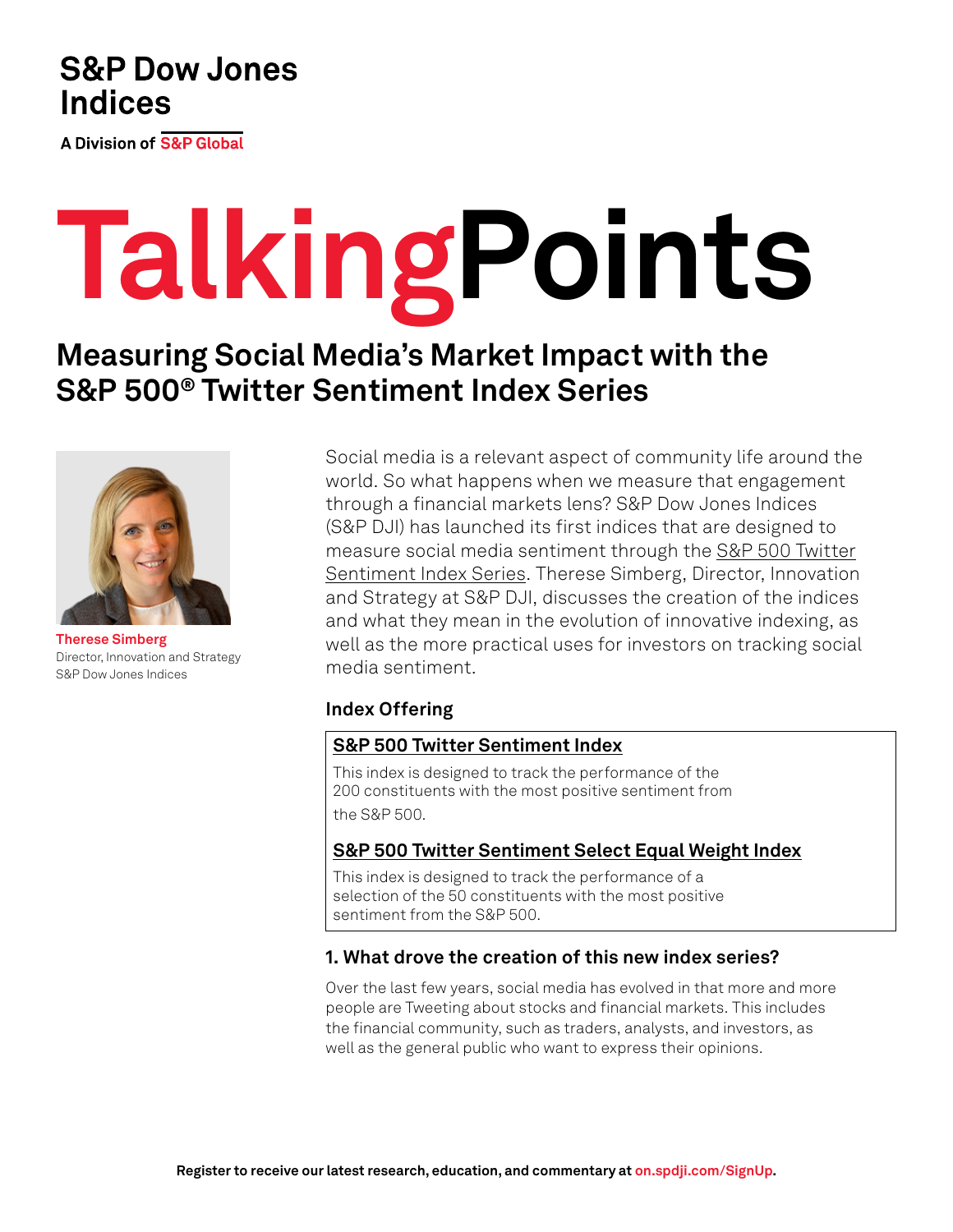As the technology has improved, these views and Tweeted opinions from this online community are now able to be analyzed; as a result, it is possible to interpret and try to understand what the market is saying about a specific company by aggregating an analysis of underlying Tweets containing \$cashtags, which indicate that the Tweet is concerning a particular stock. Through artificial intelligence, a particular stock's Tweets can be analyzed to see whether the overall sentiment is, on balance, positive or negative based on the collective opinion as expressed through these Tweets. This analysis lends itself well to indexing, as we now have a way of classifying stocks and creating an index that reflects the opinions of the Twitter community.

To summarize, the S&P 500 Twitter Sentiment Indices have been created to reflect the companies in the S&P 500 that have the most positive sentiment as indicated by the Twitter community. The indices include companies with positive sentiment relative to their peers.

## **2. Why are you choosing to launch these indices now?**

Social media is transforming the way information is conveyed to investors, and it contains significant and differentiated information about individual stocks, as well as broad market information. Social media is unique in that it is a place for various market opinions to be combined into one public forum, including opinions from different types of participants like professional analysts, the media, investors, and the general public.

Even though the impact of social media in the financial market is not a new phenomenon, more recently the world has seen high-profile situations that have clearly showcased that impact. The S&P 500 Twitter Sentiment Indices aim to help investors gauge the impact of social media, albeit over a longer time period and across a more diversified set of equities than typical day trading.

## **3. Could you explain why tracking Twitter sentiment is relevant for investors?**

The S&P 500 Twitter Sentiment Indices provide insight into how the companies that have been most positively discussed over the last month have performed during such month. The indices may outperform their benchmarks over time if the names with positive sentiment perform well. Abrupt changes in the Tweeted perceptions of a significant number of the index constituents could affect performance negatively.

The indices have created a way to see if the market's popular sentiment, as measured by Tweets containing \$cashtags, is in line with expectations by examining these indices against their broader counterparts like the S&P 500.

## **4. What is the role Twitter itself is playing with respect to these indices?**

S&P DJI teamed up with Twitter for these indices due to its important role in the social media market.

Twitter's financial market coverage has been growing significantly in recent years, while its community stretches across a broad range of experts, influencers, and enthusiasts. In fact, the finance conversation on Twitter is also growing, up more than 26% between January-October 2020 from the same period in 2019.<sup>1</sup>